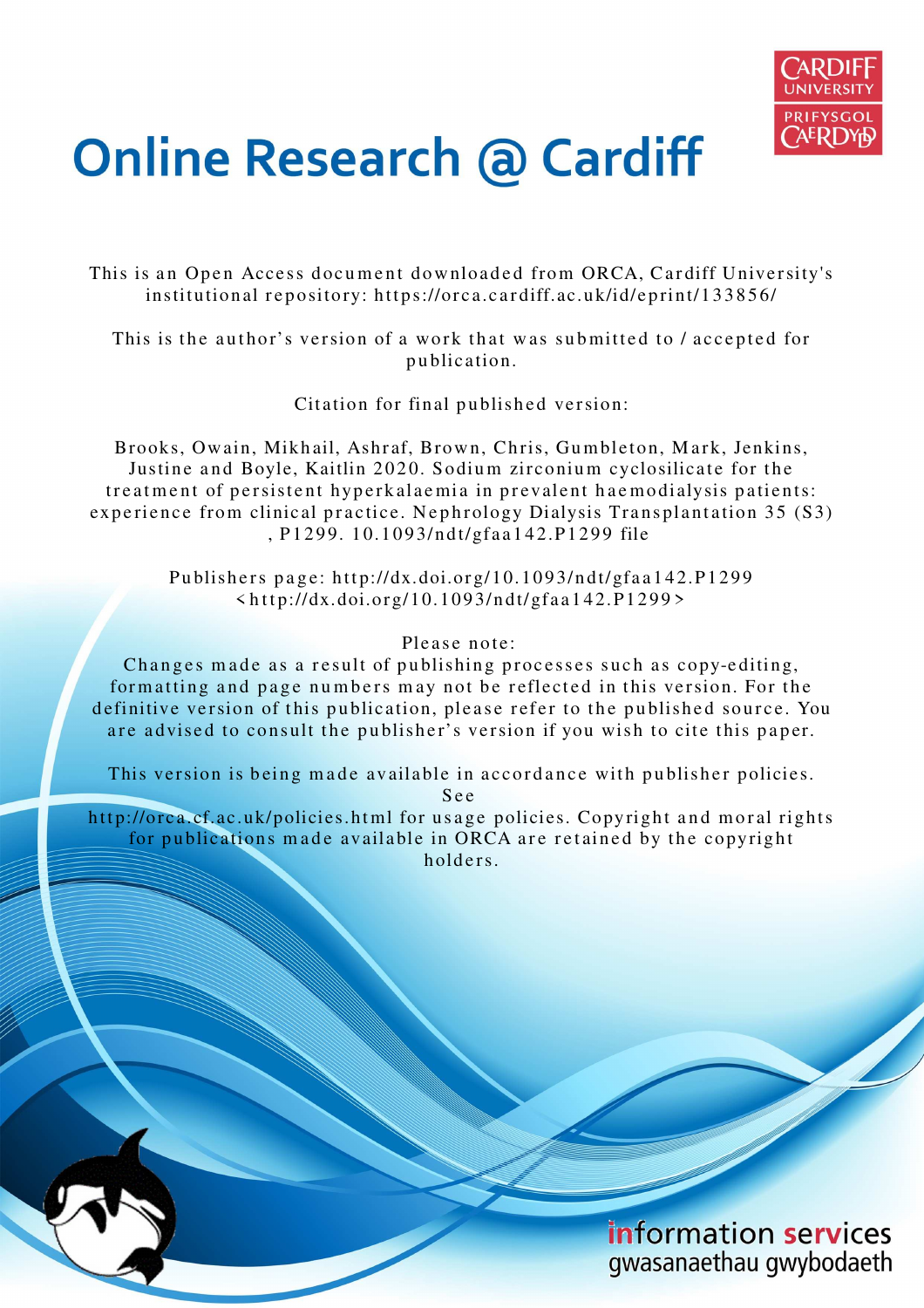## SODIUM ZIRCONIUM CYCLOSILICATE FOR THE TREATMENT OF PERSISTENT HYPERKALAEMIA IN PREVALENT HAEMODIALYSIS PATIENTS: EXPERIENCE FROM CLINICAL PRACTICE

Owain Brooks<sup>1</sup>, Ashraf Mikhail<sup>1</sup>, Chris Brown<sup>1</sup>, Mark Gumbleton<sup>2</sup>, Justine Jenkins<sup>2</sup>, Kaitlin Boyle<sup>2</sup>

<sup>1</sup>Nephrology Department, Morriston Hospital, Swansea Bay University Health Board, Swansea, Wales, UK. <sup>2</sup>Cardiff School of Pharmacy and Pharmaceutical Sciences, Cardiff University, Cardiff, Wales, UK.

**Background and Aims:** Sodium zirconium cyclosilicate (SZC) (Lokelma®) is a new oral potassium binder. In September 2019 the UK National Institute for Health and Care Excellence (NICE) did not recommend SZC for dialysis patients due to a lack of evidence. The recent DIALIZE phase 3b randomised controlled trial concluded that SZC is an effective and well-tolerated treatment for hyperkalemia in haemodialysis (HD) patients. We offer an insight into SZC treatment in HD patients with persistent hyperkalaemia in clinical practice.

**Method:** Adult prevalent HD patients prescribed SZC for persistent hyperkalaemia were included for analysis. The highest pre-dialysis serum potassium (sK<sup>+</sup>) values were recorded each month before (M-6 to M-1) and after (M1 to M5) SZC initiation. The primary efficacy measure was a reduction in sK<sup>+</sup> with SZC treatment.

**Results:** Sixteen patients (mean age 53.5 years, 56.3% male) were included for analysis. 43.8% (n=7) were diabetic. At the time of SZC initiation 43.8% (n=7) received HD via arteriovenous fistula, 12.4% (n=2) via arteriovenous graft and 43.8% (n=7) via tunnelled central venous catheter. The mean Urea Reduction Ratio [SD] was 68.5% [10.8] and the mean [SD] pre-HD bicarbonate was 22.8mmol/L [2.7]. The dialysate potassium prescription was 2mmol/L for 93.8% of patients (n=15) and 1mmol/L for 6.2% of patients (n=1). The mean [SD] achievement of prescribed dialysis hours over the previous 4 weeks was 93.5% [12.2]. 68.8% (n=11) had previous treatment with calcium polystyrene sulfonate and 12.5% (n=2) with patiromer. 18.8% (n=3) were currently prescribed a renin-angiotensin-aldosterone system inhibitor. 93.8% (n=15) had received dietetic advice. SZC starting doses ranged from 5g four times a week on non-dialysis days to 10g three times a day.

Mean [SD] sK<sup>+</sup> at month-1 (M-1) (immediate pre-treatment period) was 7.38mmol/L [0.31]. Mean [SD] sK<sup>+</sup> at month 1 (M1) was 6.37mmol/L [1.21]. The statistical difference between these groups was p=0.0023 (paired two-tailed T-test). Figure 1 includes mean maximum monthly pre-dialysis sK<sup>+</sup>from M-6 to M5.

SZC was stopped in two patients (after M1 with sK<sup>+</sup>5.0mmol/L and after M4 with sK<sup>+</sup>4.3mmol/L) as it was no longer clinically indicated. Two patients became non-compliant (clinician-suspected or confirmed by patient) with SZC after M2 (sK<sup>+</sup> 6.7mmol/L and sK<sup>+</sup> 6.4mmol/L). Subsequent sK<sup>+</sup> values would not reflect treatment with SZC in these patients. Figure 2 includes mean maximum monthly sK<sup>+</sup> for the 12 patients on SZC from M-3 to M5.

ANOVA and post-hoc Dunnett's tests were undertaken to compare SZC treatment months (M1, 2, 3, 4 and 5) to the immediate pre-treatment period (M-1). ANOVA was close to significance (p=0.058), with post-hoc corrected for multiple comparisons finding the data to be significant for M1 vs. M-1 (p=0.045) and M5 vs. M-1 (p=0.018). The same tests across M1 through M5 revealed no significant difference (p=0.968 ANOVA and p=0.555 Dunnett's), demonstrating that continued treatment with SZC to M5 did not result in a further decline in sK<sup>+</sup> .

Conclusion: Sodium zirconium cyclosilicate is effective in reducing pre-dialysis sK<sup>+</sup> in patients with moderate and severe hyperkalaemia undergoing haemodialysis in clinical practice.